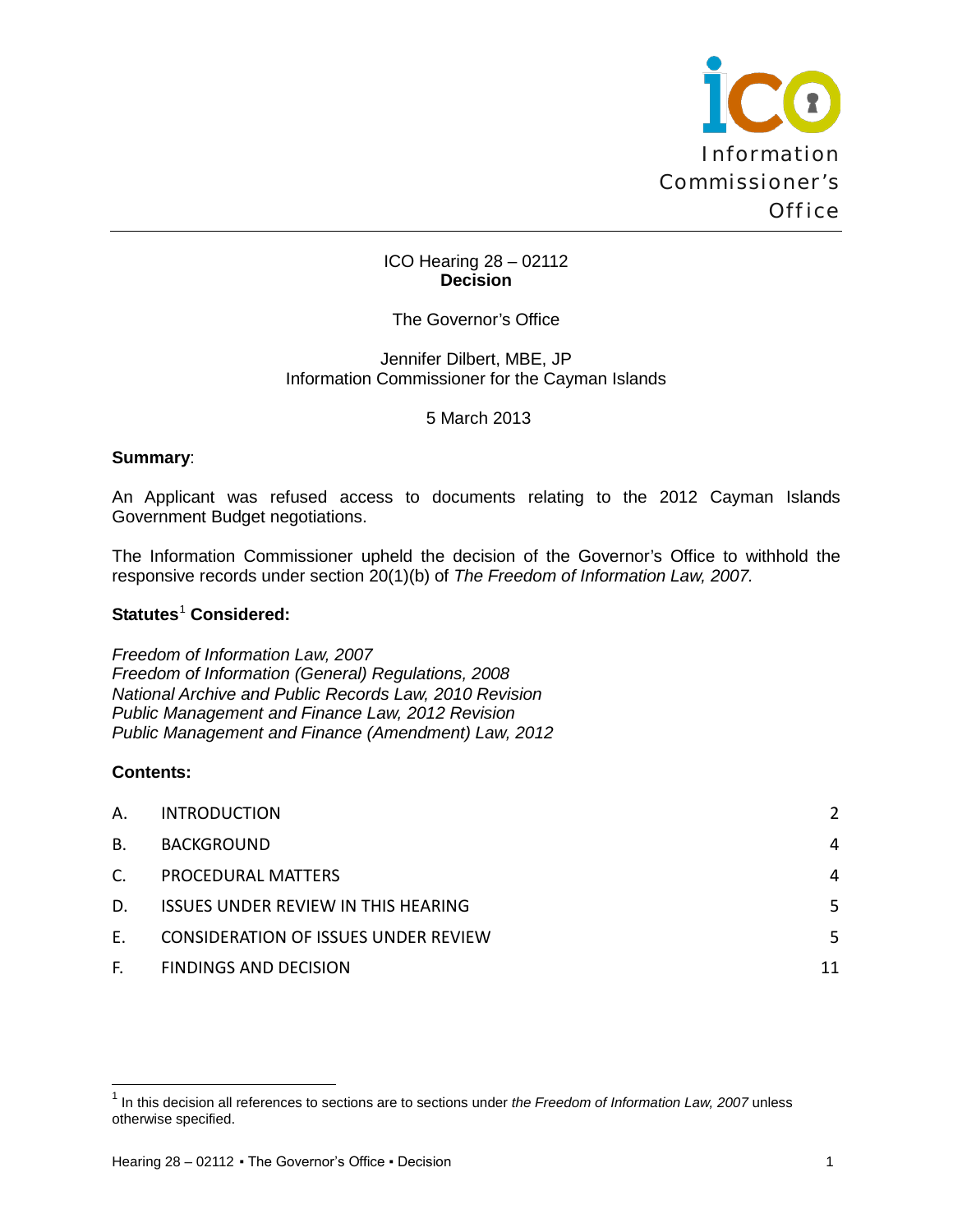# <span id="page-1-0"></span>**A. INTRODUCTION**

[1] On 30 August 2012 the Applicant made an FOI request to the Governor's Office and the Ministry of Finance for:

> *Copies of all emails, letters or other communications – whether electronic or printed – that pertain to the Cayman Islands 2011/12 and 2012/13 budgets that were sent between the United Kingdom Government, the UK Foreign and Commonwealth Office, the Cayman Islands Governor's Office, the Premier's Office and the Ministry of Finance sent from 1 December, 2011 through the present date of this request.*

[2] On 14 September the Governor's Office proposed that the Applicant narrow the scope of the request, otherwise the public authorities concerned would have to consider pleading section 9(c) of the FOI Law – unreasonable diversion of resources. The Applicant accepted the following narrower scope of the request:

> *'Main Communications' (those with a formal letterhead) between the FCO and CIG involving the following individuals: the Premier, the Financial Secretary, the FCO Minister, the Governor, FCO Director Colin Roberts and the FCO Economic Advisor from 1 May until the date of [the] request.*

- [3] The Governor's Office took the lead in responding to the request as both public authorities essentially held the same responsive records. The Governor's Office requested a 30-day extension to respond to the FOI request given that the request involved a number of stakeholders whose views they were seeking, and on 29 October advised the Applicant that access was being denied under sections 15(a), 15(b), 20(1)(b) and/or 20(1)d of the FOI Law. Since no internal review was possible, on 30 October 2012 the Applicant appealed the decision directly to the Information Commissioner's Office (ICO).
- [4] The ICO carried out a pre-hearing investigation and attempted an informal resolution, but the Governor's Office confirmed that their position remained unchanged, and the matter moved to a formal hearing before the Information Commissioner on 22 November 2012.
- [5] It was agreed that the records in dispute, including any attachments, and the exemptions claimed, are as follows: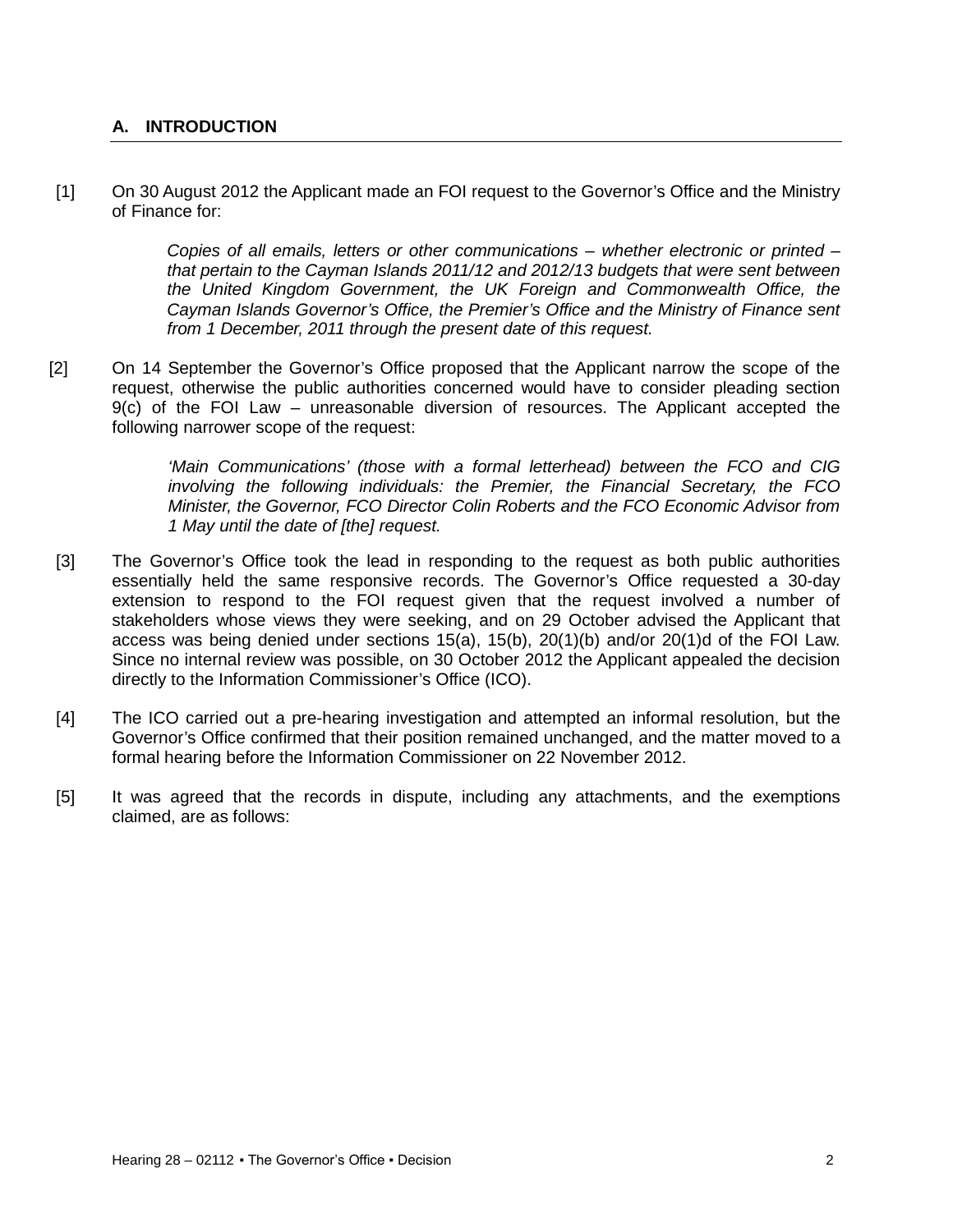|                         | From                                        | To                            | <b>Date</b>             | <b>Exemptions</b>                 |
|-------------------------|---------------------------------------------|-------------------------------|-------------------------|-----------------------------------|
| $\mathbf 1$             | <b>FC Economic Adviser</b>                  | <b>Financial Secretary</b>    | $1st$ June              | 15(a), 15(b), 20(1)(b), 20(1)(d)  |
| $\overline{\mathbf{2}}$ | Premier                                     | FCO Minister Henry Bellingham | $13th$ June             | $15(a)$ , $20(1)(b)$ , $20(1)(d)$ |
| $\overline{\mathbf{3}}$ | <b>FCO Minister Henry</b><br>Bellingham     | Premier                       | $18^{th}$ June          | 15(a)15(b), 20(1)(b), 20(1)(d)    |
| 4                       | Premier                                     | FCO Minister Henry Bellingham | 20 <sup>th</sup> June   | $15(a)$ , $20(1)(b)$ , $20(1)(d)$ |
| 5                       | <b>FCO Economic Adviser</b>                 | <b>Financial Secretary</b>    | 21 <sup>st</sup> June   | 15(a), 15(b), 20(1)(b), (20(1)(d) |
| 6                       | Premier                                     | Governor                      | 22 <sup>nd</sup> June   | $15(a)$ , $20(1)(b)$ , $20(1)(d)$ |
| 7                       | FCO Minister Bellingham                     | Premier                       | 22 <sup>nd</sup> June   | 15(a), 15(b), 20(1)(b), 20(1)(d)  |
| 8                       | Premier                                     | FCO Minister Henry Bellingham | 25 <sup>th</sup> June   | $15(a)$ , $20(1)(b)$ , $20(1)(d)$ |
| 9                       | <b>FCO Minister Henry</b><br>Bellingham     | Premier                       | $25th$ June             | 15(a), 15(b), 20(1)(b), 20(1)(d)  |
| 10                      | Premier                                     | FCO Minister Henry Bellingham | 31 <sup>st</sup> July   | 15(a), 20(1)(b), 20(1)(d)         |
| 11                      | FCO Minister Henry                          | Premier                       | 6 <sup>th</sup> August  | 15(a), 15(b), 20(1)(b), 20(1)(d)  |
| 12                      | <b>FCO Economic Adviser</b>                 | <b>Financial Secretary</b>    | 9 <sup>th</sup> August  | 15(a), 15(b), 20(1)(b), 20(1)(d)  |
| 13                      | Premier                                     | FCO Minister Henry Bellingham | 9 <sup>th</sup> August  | $15(a)$ , $20(1)(b)$ , $20(1)(d)$ |
| 14                      | Premier                                     | FCO Minister Henry Bellingham | 12 <sup>th</sup> August | $15(a)$ , $20(1)(b)$ , $20(1)(d)$ |
| 15                      | Premier                                     | FCO Minister Henry Bellingham | 13 <sup>th</sup> August | 15(a), 20(1)(b), 20(1)(d)         |
| 16                      | Premier                                     | FCO Minister Henry Bellingham | 16 <sup>th</sup> August | 15(a), 20(1)(b), 20(1)(d)         |
| 17                      | FCO Minister Alistair Burt                  | Premier                       | 17 <sup>th</sup> August | 15(a), 15(b), 20(1)(b), 20(1)(d)  |
| 18                      | <b>FCO Minister Henry</b><br>Bellingham     | Premier                       | 24 <sup>th</sup> August | 15(a), 15(b), 20(1)(b), 20(1)(d)  |
| 19                      | Premier                                     | FCO Minister Henry Bellingham | 24 <sup>th</sup> August | 15(a), 20(1)(b), 20(1)(d)         |
| 20                      | Director, Overseas<br>Territories Dept. FCO | Premier                       | 24 <sup>th</sup> August | 15(a), 15(b), 20(1)(b), 20(1)(d)  |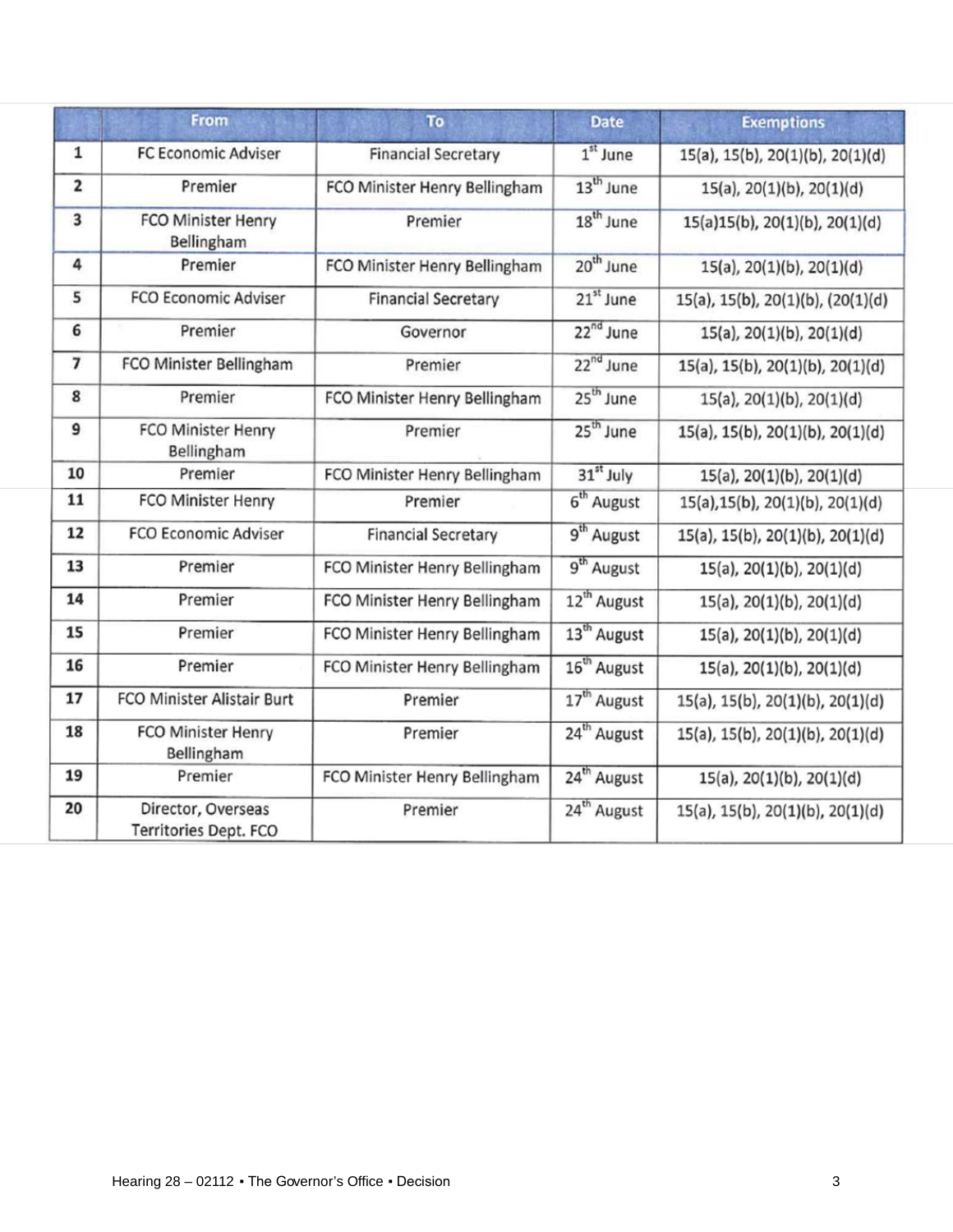# <span id="page-3-0"></span>**B.** BACKGROUND<sup>[2](#page-3-2)</sup>

- [6] The Cayman Islands Government (CIG) operates an annual budget preparation process that has five distinct phases which are set out in sections 17 – 24 of the *Public Management and Finance Law, 2012 Revision* (PMFL). The five phases of the budget process are:
	- 1. Strategic Phase;
	- 2. Detailed Planning and Budgeting Phase;
	- 3. Governor in Cabinet Collective Review Phase;
	- 4. Legislative Assembly Review Phase; and
	- 5. Documentation Phase
- [7] Typically the budget process runs from October through June and involves input from all Ministries, Portfolios, Statutory Authorities and Government Owned Companies. The Ministry of Finance (Public Finance) is the CIG entity that coordinates the budget process including the consolidation of all budget forecasts, analysis, policy advice and production of all budget documentation to the Cabinet and Legislative Assembly.
- $[8]$  In accordance with sections  $39 42$  of the Framework for Fiscal Responsibility (FFR) that was agreed with the United Kingdom on 23 November 2011 and enshrined in *the Public Management and Finance (Amendment) Law, 2012*; the CIG has a responsibility to seek the approval of the Secretary of State of the United Kingdom where the CIG Budget forecasts indicate non-compliance with the terms of the FFR over the forecast period - which is the next three financial years.

## <span id="page-3-1"></span>**C. PROCEDURAL MATTERS**

- [9] There were no procedural matters other than a delay of approximately one month to the commencement of the Hearing due to the unavailability of the Governor and legal assistance for the Governor's Office from the Legal Department.
- [10] As a general observation, I applaud the willingness of the Governor's Office in taking the lead in providing a response to a request which was also made to another public authority, the Ministry of Public Finance. Requests under the FOI Law are frequently made to a number of different public authorities, and the effectiveness of Government's response often depends on the willingness of the Information Managers concerned to cooperate, or for one Information Manager to take the lead. However, I note that the Governor's Office took the lead in this particular case (rather than the Ministry), where the records reflect communications which took place between the Government of the Cayman Islands and the UK, and in which the Governor's Office was not a direct participant. Nonetheless, the Ministry's agreement with this arrangement is documented, and I have no fundamental objections to it.

ı

<span id="page-3-2"></span> $2$  Background information provided by the Ministry of Finance (Public Finance)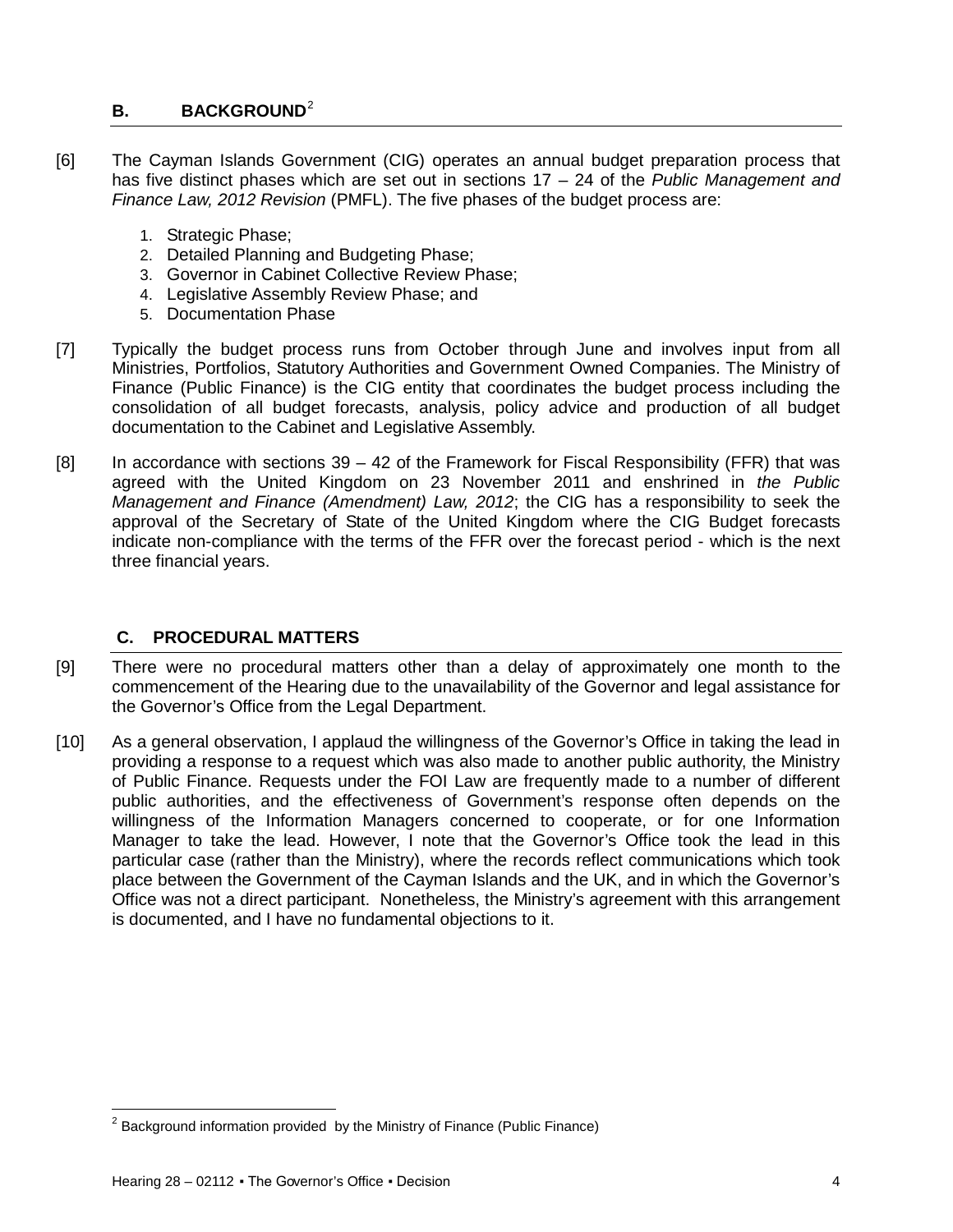## <span id="page-4-0"></span>**D. ISSUES UNDER REVIEW IN THIS HEARING**

- [11] The issues to be decided in this Hearing are:
	- **1. Section 15(a) –** Are Documents 1 through 20 exempt from disclosure because their disclosure would prejudice the security, defence or international relations of the Islands?
	- **2. Section 15(b) -** Are Documents 1, 3, 5, 7, 9, 11,12, 17, 18 and 20 exempt from disclosure because they contain information communicated in confidence to the Government by or on behalf of a foreign government or by an international organization?
	- **3. Section 20(1)(b) -** Are Documents 1 through 20 exempt from disclosure because their disclosure would, or would be likely to, inhibit the free and frank exchange of views for the purposes of deliberation? If so, should access nevertheless be granted in the public interest?
	- **4. 20(1)(d) –** Are Documents 1 through 20 exempt from disclosure because their disclosure would otherwise prejudice, or would be likely to prejudice, the effective conduct of public affairs? If so, should access nevertheless be granted in the public interest?

# <span id="page-4-1"></span>**E. CONSIDERATION OF ISSUES UNDER REVIEW**

[12] Given that the Governor's Office has sought to apply the exemptions in section 20(1)(b) to all of the responsive records, and these records all relate to specific negotiations on the Cayman Islands Government's 2012/13 Budget, I will consider the application of this exemption first. While it is not normally advisable to apply a blanket exemption across a number of documents, in this case the specific nature of the responsive records, and the particular exemption being applied, makes it possible to consider the application of this exemption to the records altogether.

## **Section 20(1)(b)**

This section provides:

*20. (1) A record is exempt from disclosure if-*

*(b) its disclosure would, or would be likely to, inhibit the free and frank exchange of views for the purposes of deliberation;*

Pursuant to section 26, this exemption is subject to the public interest test:

*26. (1) Notwithstanding that a matter falls within sections 18, 19 (1) (a) 20[1] (b), (c) and (d), 21, 22, 23 and 24, access shall be granted if such access would nevertheless be in the public interest.*

 *(2) Public interest shall be defined in regulations made under this Law.*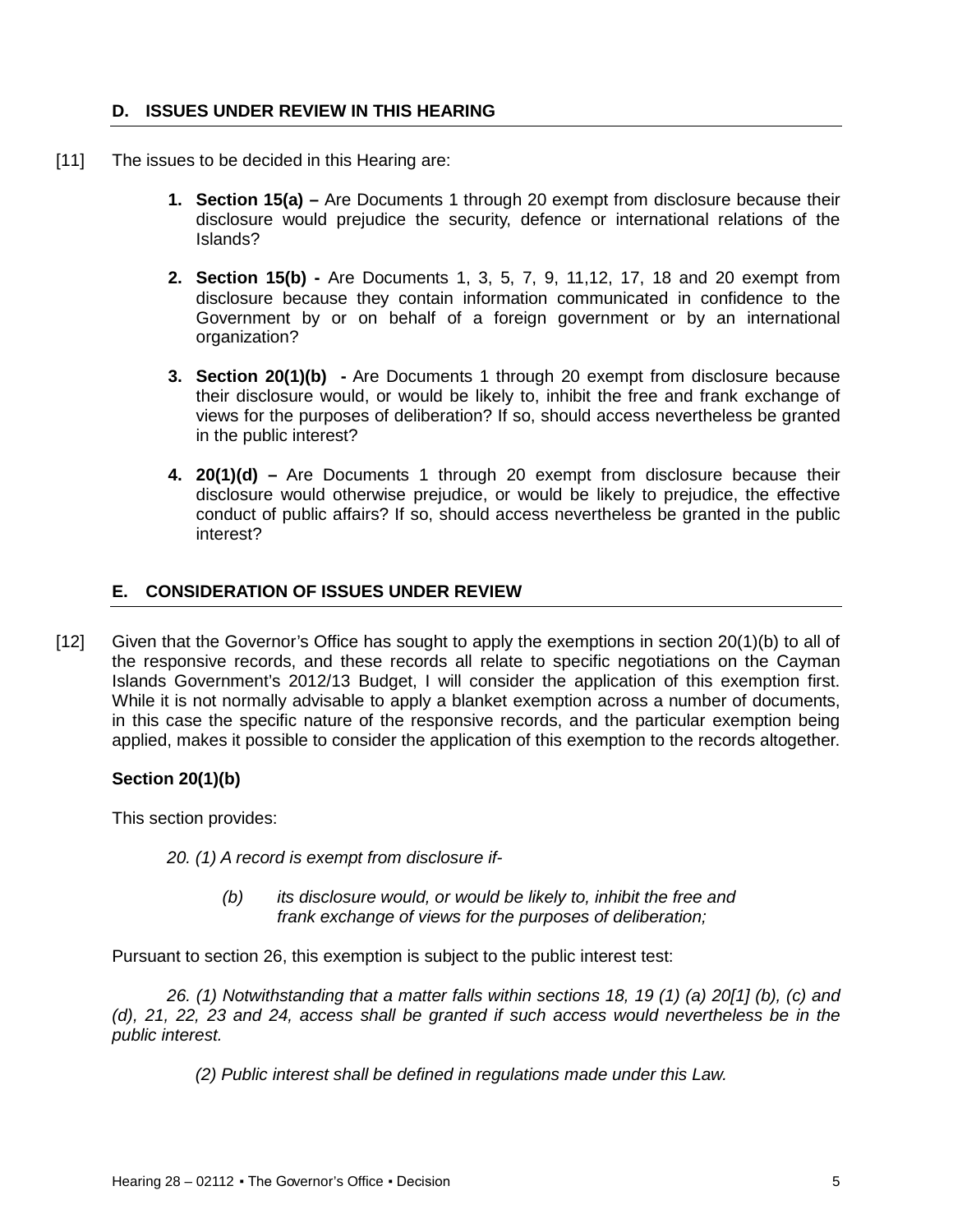# **The Position of the Governor's Office**

[13] The Governor's Office submits that:

*For relations between the Cayman Islands Government and the UK Government to thrive, there needs to be a comfortable private space where the governments can discuss issues confidentially. The release of the records would damage the negotiating process and would deprive the governments of this space. Ministers and officials in the Cayman Islands Government, in the UK Government and in other OT Governments involved in future budget negotiations would become less willing to set down candidly their views and proposals in writing. Instead, participants in the negotiations could carry out negotiations via unrecorded telephone conversations. The deliberative process*  would be severely undermined as information critical to the nation's economy would not *be presented in writing to allow for fully informed decision to be taken on government's long term and short term plans. The parties' views would no longer be freely and frankly exchanged.*

- [14] They note that subsequent to the budget negotiations, a letter from the FCO Minister to the Premier concerning the Framework for Fiscal Responsibility being transposed into Law was made public at the request of the Minister. The result of the budget negotiations, that the UK Government was willing to approve the final budget proposals subject to certain conditions, was also made public. They also state that "In the view of the Governor's Office, this is a reasonable and legitimate position to hold – that private negotiations are kept private and that the result of the negotiation are made public." They contend that the publication of the letter from the UK Minister shows their "willingness to make public records not considered confidential".
- [15] In applying the exemption, the Governor's office cites the UK Information Tribunal's ruling in McIntyre v. ICO $3$  for a definition of "would be likely to" and contend that "it is not only more probable than not, but there is a real and significant risk that disclosure of the records would inhibit the free and frank exchange of views for the purposes of deliberation".

## **The Position of the Applicant**

- [16] While it is helpful for any applicant to put forward arguments to support their position, it is important to note that, as per section 43(2) of the FOI Law, in any appeal under section 42, the burden of proof shall be on the public authority to show that it acted in accordance with its obligations under this Law.
- [17] In their Reply Submission, the Applicant objects to the references made to UK rulings by the Governor's Office, and notes that they do not refer to any previous decisions of the Cayman Islands Information Commissioner made over the past four years.
- [18] They also object to the "blanket exemption" applied, that is, the fact that the documents are considered *en block* for the application of most exemptions.
- [19] The Applicant argues that some information was released to the public, mostly via reports in the newspapers of proceedings in the Legislative Assembly and public meetings. At certain points certain communications between government and the FCO were read out in public. They

 $\overline{\phantom{0}}$ 

<span id="page-5-0"></span> $3$  McIntyre v I.C.O & MoD. EA 2007/2008 – paragraph 40; Office of Government Commerce v Information Commissioner, EA 2006/0068 & 0080, paragraphs 40 & 48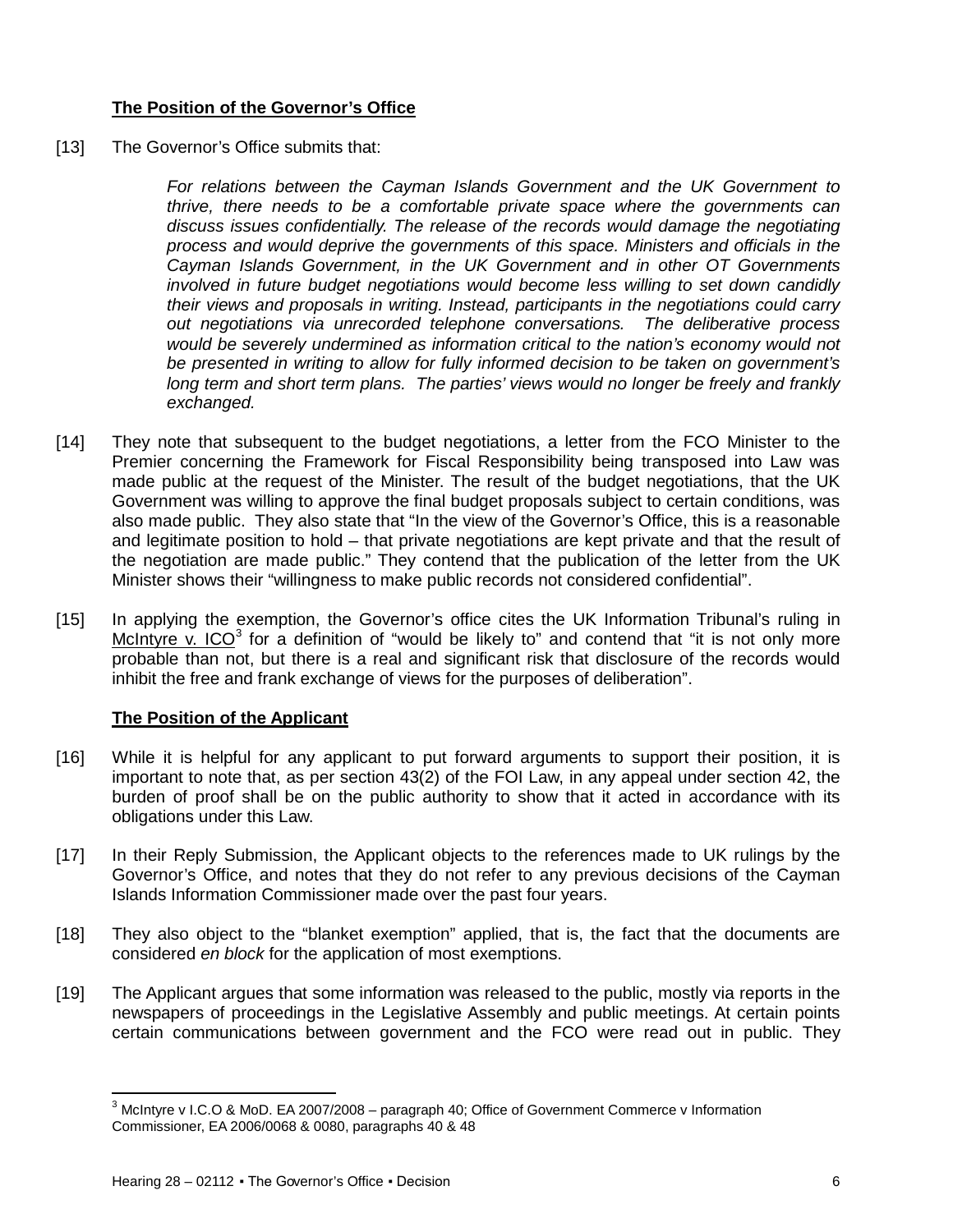contend that a public authority should not be able to "pick and choose" what is released to the public.

[20] The applicant responds to the Governor's willingness to make some records public as follows:

*The purpose of the law is not to determine whether the governor's office, FCO or Cayman Islands government has "shown its willingness" to release records. Judging by this statement, left up to the FCO and governor's office, government records would be released solely by their own judgment of what is releasable. The point of any open records law anywhere is to create some objective criteria by which the public can access government documents … The test … is not whether the public authority is "willing" to release records or if it has marked documents "confidential", but rather what the law and the process requires.*

[21] In their submission, the Applicant quotes from my Hearing Decision 9-02210<sup>[4](#page-6-0)</sup>,

*A public authority is not at liberty to cordon off … a section of its activities or records, and post a 'private and confidential' label on information in the name of protecting free and*  frank deliberation, thus effectively placing those activities or records beyond the reach of *the FOI Law.*

[22] With respect to government needing a 'comfortable private space' in which to conduct the budget deliberations, the Applicant feels that the Governor and legislators have adequate private space, given that the "cabinet of this country meets entirely in secret". They state that "in the writing of official letters regarding the Cayman Islands government budget – surely one of the most public documents that exist in these Islands – there may be limited expectation of confidentiality … ."

## **Discussion**

ı

- [23] While, as the Applicant points out, rulings under the UK or any other country's Freedom of Information legislation are not directly applicable to the Cayman Islands, I maintain that it is useful to refer to these rulings, as well as to UK ICO's guidance notes, especially where the wording of the UK legislation is similar to Cayman's. In some of my previous decisions, I have examined such cases for guidance.
- [24] I also want to point out that I reject the argument made by the Governor's Office that public officials in both the Cayman Islands and the UK would be likely to refrain from keeping a proper record of future budget negotiations, if the records under consideration in this Decision were disclosed under the FOI Law. Responsible civil servants in both governments should continue to meet the statutory requirements of their respective organizations, which in the Cayman Islands includes the application of section 6 of the National Archive and Public Records Law, 2010 Revision, which provides:

 *6. (1) Every public agency shall make and maintain full and accurate public records of its business and affairs, and such public records shall be managed and maintained in accordance with this Law.*

<span id="page-6-0"></span><sup>&</sup>lt;sup>4</sup> ICO Decision 9 [www.infocomm.ky/appeals](http://www.infocomm.ky/appeals)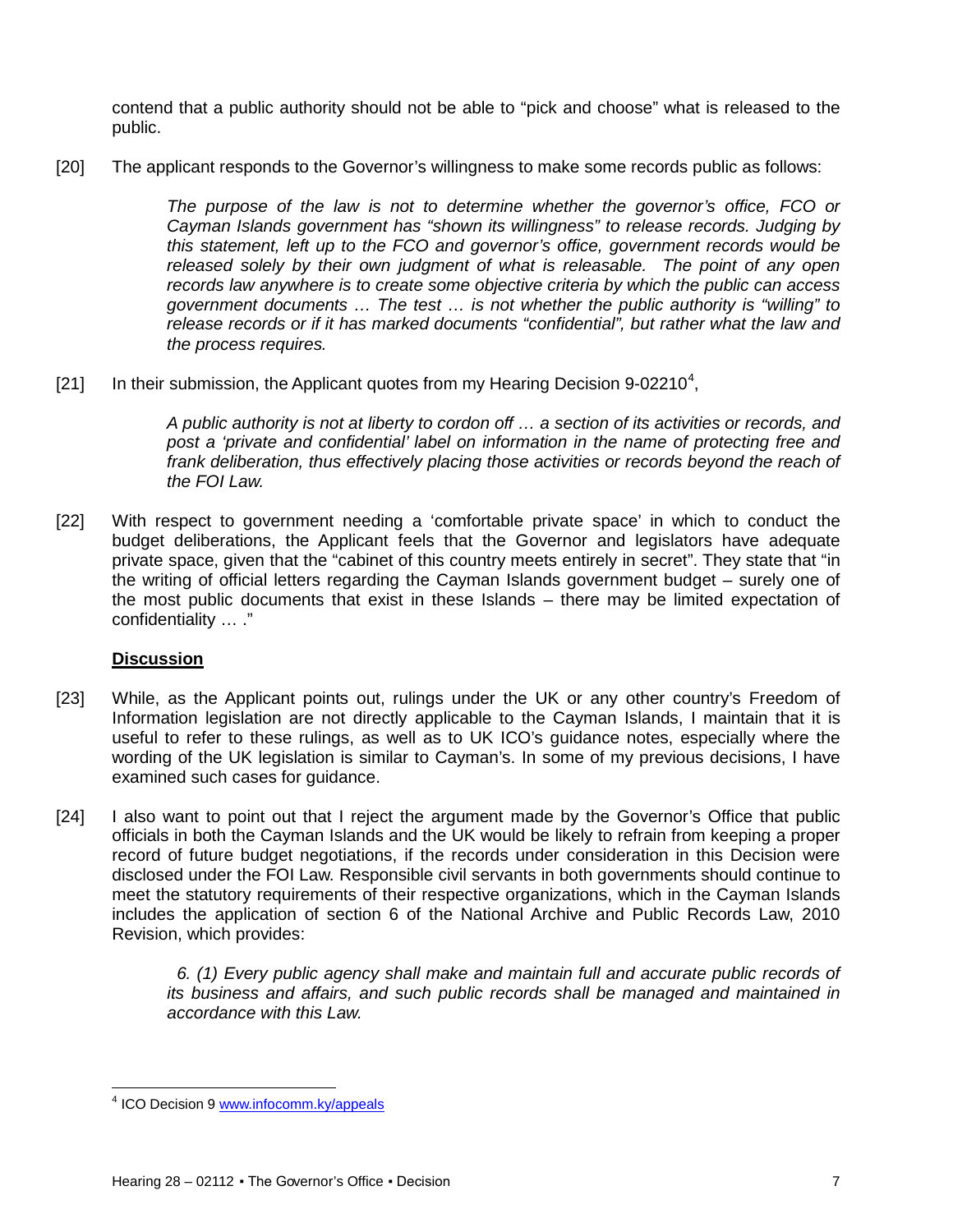*(2) It shall be the responsibility of the most senior officer in every public agency to ensure that public records of that public agency -*

*(a) are maintained in good order and condition; and* 

*(b) are created, managed and disposed of in accordance with records management standards and disposal schedules drawn up under this Law.*

- [2[5](#page-7-0)] In previous decisions 4-02109, 9-02210, 19-01911 and 21-01212<sup>5</sup>, I have considered this exemption, in most detail in Hearing 9-02210. It may be helpful to repeat part of the discussion from that Hearing Decision.
- [26] The FOI Law does not define any of the key terms used in the exemption found in  $20(1)(b)$ , which must therefore be afforded a normal meaning. Some guidance is also available from the English courts, the decisions of the UK Information Tribunal, and the published advice of the UK Information Commissioner.

**"***Would, or would be likely to" -* According to the *Oxford Dictionary* "would" expresses a conditional mood, and indicates "the consequence of an imagined event or situation", as where something happens when a certain condition is fulfilled. $6$  The UK Information Tribunal, quoting Mr. Justice Murphy's ruling on an identical phrase in the Data Protection Act in R (on the application of Lord) v Secretary of State for the Home Office found that the term 'would be likely to' "*does not mean more likely than not*", but it "*connotes a degree of probability where there is a very significant and weighty chance of prejudice to the identified public interests". [7](#page-7-2)* Therefore, the prejudice following from release of the responsive record must either follow as a result of the disclosure, or there must be a "very significant" chance that the prejudice would follow, but this chance need not be more likely than not.

*"Inhibit" -* According to advice from the UK Information Commissioner relating to a similarly phrased exemption in the UK's FOI Act, this term means *"to restrain, decrease or suppress the freedom with which opinions or options are expressed*". [8](#page-7-3)

*"Free and frank***" -** According to the *Oxford Dictionary,* these terms respectively mean "*not physically restrained, obstructed, or fixed; unimpeded*", and "*open, honest, and direct in speech or writing, especially when dealing with unpalatable matters*".[9](#page-7-4)

*"Deliberation***" –** The UK Information Commissioner considers that this term *"tends to refer to the evaluation of the competing arguments or considerations that may have an influence on a public authority's course of action. It will include expressions of opinion*  and recommendations but will not include purely factual material or background *information. The information must reveal the 'thinking process' or reflection that has*  gone into a decision."<sup>[10](#page-7-5)</sup> In its normal, day to day meaning this term indicates "long and

l

<span id="page-7-0"></span> $^5$  ICO Decisions 4, 9, 19 and 21 www.infocomm.ky/appeals  $^6$  www.oxforddictionaries.com

<span id="page-7-2"></span><span id="page-7-1"></span><sup>&</sup>lt;sup>7</sup> R (On the Application of Alan Lord) v The Secretary of State for the Home Department [2003] EWHC 2073 (Admin) paras 96-100. Information Tribunal *John Connor Press Associates Ltd v Information Commissioner* EA/2005/0005 25

<span id="page-7-3"></span>January 2006 para 15 (available at[: www.informationtribunal.gov.uk/DBFiles/Decision/i89/John%20Connor.pdf\)](http://www.informationtribunal.gov.uk/DBFiles/Decision/i89/John%20Connor.pdf) <sup>8</sup> Information Commissioner's Office *Freedom of Information Act. Awareness Guidance 25. Section 36: Effective conduct of public affairs.* Version 2 11 September 2008 p.5 (available at:

[www.ico.gov.uk/~/media/documents/library/Freedom\\_of\\_Information/Detailed\\_specialist\\_guides/EFFECTIVECONDU](http://www.ico.gov.uk/~/media/documents/library/Freedom_of_Information/Detailed_specialist_guides/EFFECTIVECONDUCTOFPUBLIC%20AFFAIRS.ashx)\_<br>CTOFPUBLIC%20AFFAIRS.ashx)

<span id="page-7-5"></span><span id="page-7-4"></span><sup>&</sup>lt;sup>9</sup> [www.oxforddictionaries.com](http://www.oxforddictionaries.com/)<br><sup>10</sup> Information Commissioner's Office *Awareness Guidance* 25 p.5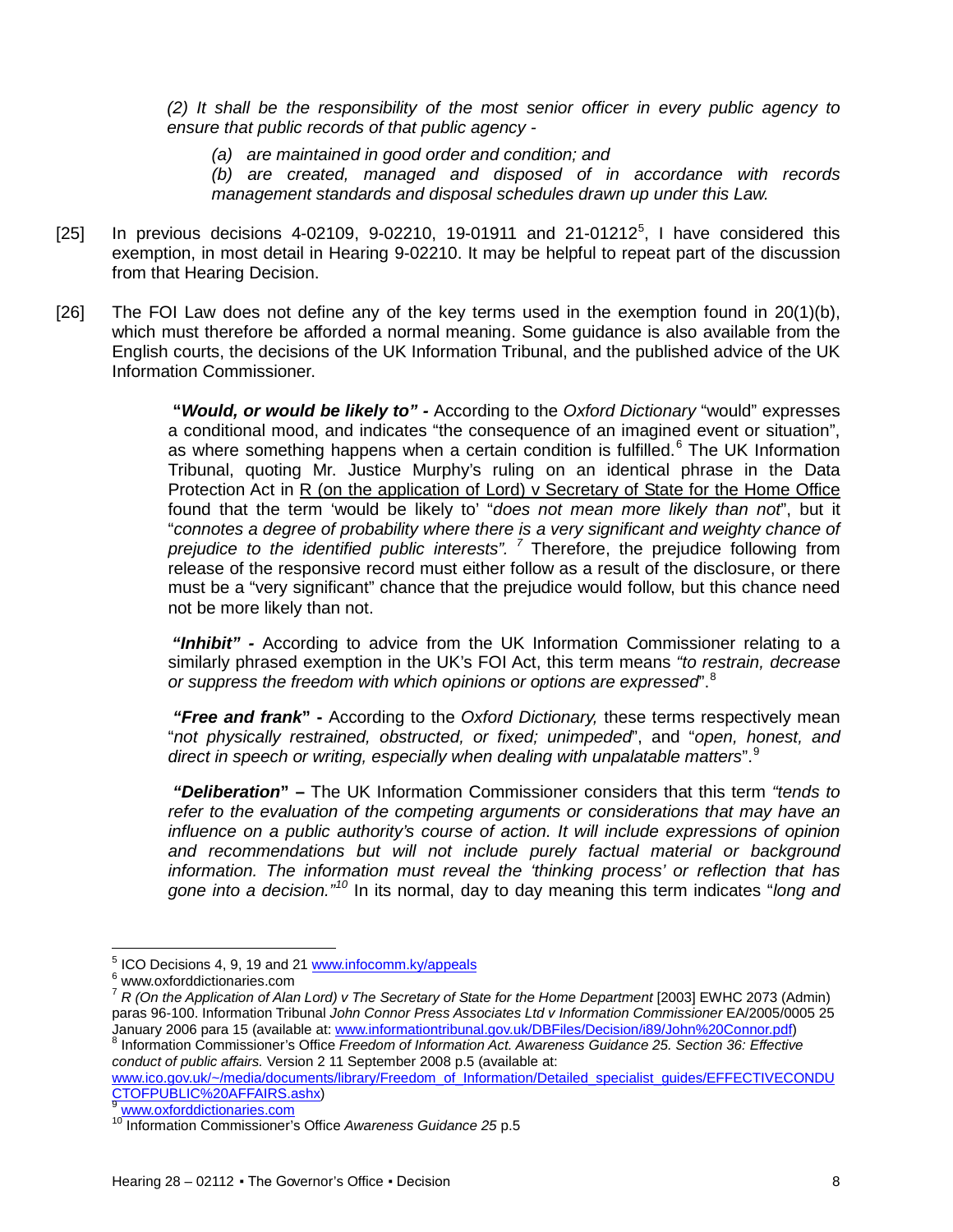#### *careful consideration or discussion*".[11](#page-8-0)

- [27] Taking these meanings together, the exemption in section 20(1)(b) of the FOI Law intends to protect against disclosure which would result, with a certain degree of probability, in restraining the unimpeded, open and honest exchange of views expressed for the purpose of evaluating competing arguments or considerations with a view to making a decision of an issue before a public authority.
- [28] In the case of the records being considered in this Decision, in order to determine whether the exemption applies, the following questions must be considered:
- [29] Do the responsive records contain views freely and frankly expressed for the purposes of *deliberation?*

The responsive records being considered in this Hearing all form a part of the negotiations on the budget, and do contain views of the various parties, freely and frankly expressed for the purpose of coming to an agreement on the budget. One record contains an attachment, which is itself can be taken to be a part of the negotiations.

[30] *What is the probability that disclosure of the redacted records would restrain the unimpeded, open and honest exchange of views?*

It is important to note that the FOI Law clearly recognizes the legitimate need for public authorities to conduct candid and robust discussions, make hard choices, and conduct business in the secure knowledge that an exemption to disclosure is available where applicable. Section 20(1)(b) offers necessary and appropriate protection where public authorities legitimately require it.

- $[31]$  I am convinced that documents  $1 20$  contain such records that require this protection.
- [32] I also refer to the conclusion of the Governor's Office based on McIntyre v ICO referred to in paragraph 15 above. This case involves the exemption in the UK FOI Act, which protects against prejudice to the effective conduct of public affairs, and while the term "would be likely to" is discussed, it arises in a different legal context as the exemptions in the FOI Act and the Cayman Islands Law are not identical. The McIntyre case was not about free and frank deliberations, although it was about the effective conduct of public affairs, and may therefore be more relevant to a consideration of section 20(1)(d).
- [33] I refer to the Applicant in this case quoting from Decision 9, "a public authority is not at liberty to cordon off, *a priori,* a section of its activities or records, and post a "private and confidential" label on information in the name of protecting free and frank deliberation, thus effectively placing those activities or records beyond the reach of the FOI Law". With respect to the records under consideration, I find that the Governor's Office has identified and reviewed the responsive records, and that they do consist of free and frank discussions for the purposes of deliberation on the Government's 2012/13 Budget.
- [34] **I find that section 20(1) (b) applies to the responsive records.**

<span id="page-8-0"></span>ı <sup>11</sup> [www.oxforddictionaries.com](http://www.oxforddictionaries.com/)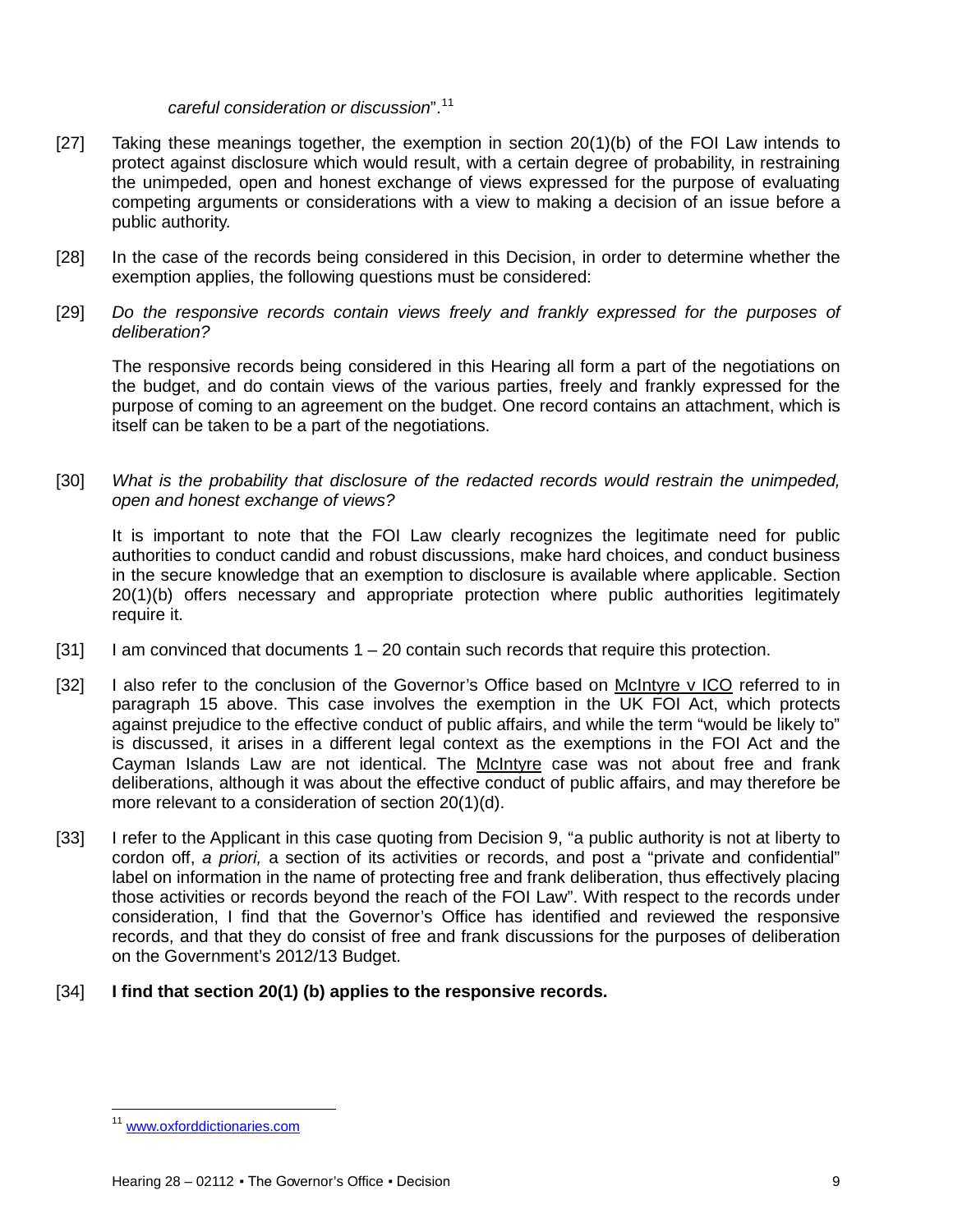## **Public Interest Test**

[35] The public interest is defined in regulation 2 as follows:

"public interest" means but is not limited to things that may or tend to-

- (a) promote greater public understanding of the processes or decisions of public authorities;
- (b) provide reasons for decisions taken by Government;
- (c) promote the accountability of and within Government;
- (d) promote accountability for public expenditure or the more effective use of public funds;
- (e) facilitate public participation in decision making by the Government;
- (f) improve the quality of services provided by Government and the responsiveness of Government to the needs of the public or of any section of the public;
- (h) [sic] deter or reveal wrongdoing or maladministration;
- (i) reveal information relating to the health and safety of the public, or the quality of the environment or heritage sites, or measures to protect any of those matters; or
- (j) reveal untrue, incomplete or misleading information or acts of a public authority.

Furthermore, section 6(5) provides that:

*(5) Where the factors in favour of disclosure and those favouring nondisclosure are equal, the doubt shall be resolved in favour of disclosure but subject to the public interest test prescribed under section 26.*

[36] The Governor's Office lists a number of factors in support of disclosure, but contends that the weight to be given to these factors would have been reduced by the disclosure of Government's decision following the negotiations. They state that:

> *Whilst the public may have an interest in knowing the details surrounding the discussions and negotiations it is not within the interest of the public to erode the safe*  space that it is fundamental to maintain in order to encourage and ensure that *discussions among governments are carried out freely and candidly for the benefit of the people of the Cayman Islands.*

- [37] The Applicant believes that the Governor's Office has made a weak argument when applying the public interest test and does not agree that the public interest factors in disclosing the records are reduced by the subsequent disclosure of Government's decision following the negotiations. They contend that no 'negative factors' that apply to the release of the records have been cited.
- [38] I find that the disclosure of the responsive records is not necessary to promote greater public understanding of the processes or decisions made by Government with respect to the budget negotiations with the UK Government, nor would disclosure provide reasons for decisions taken by Government. The public has already been made aware, in some detail, of the processes for review and acceptance of the budget, and I do not believe that further promotion of accountability within Government would result. Disclosure would also not reveal wrongdoing or maladministration in the budget process.